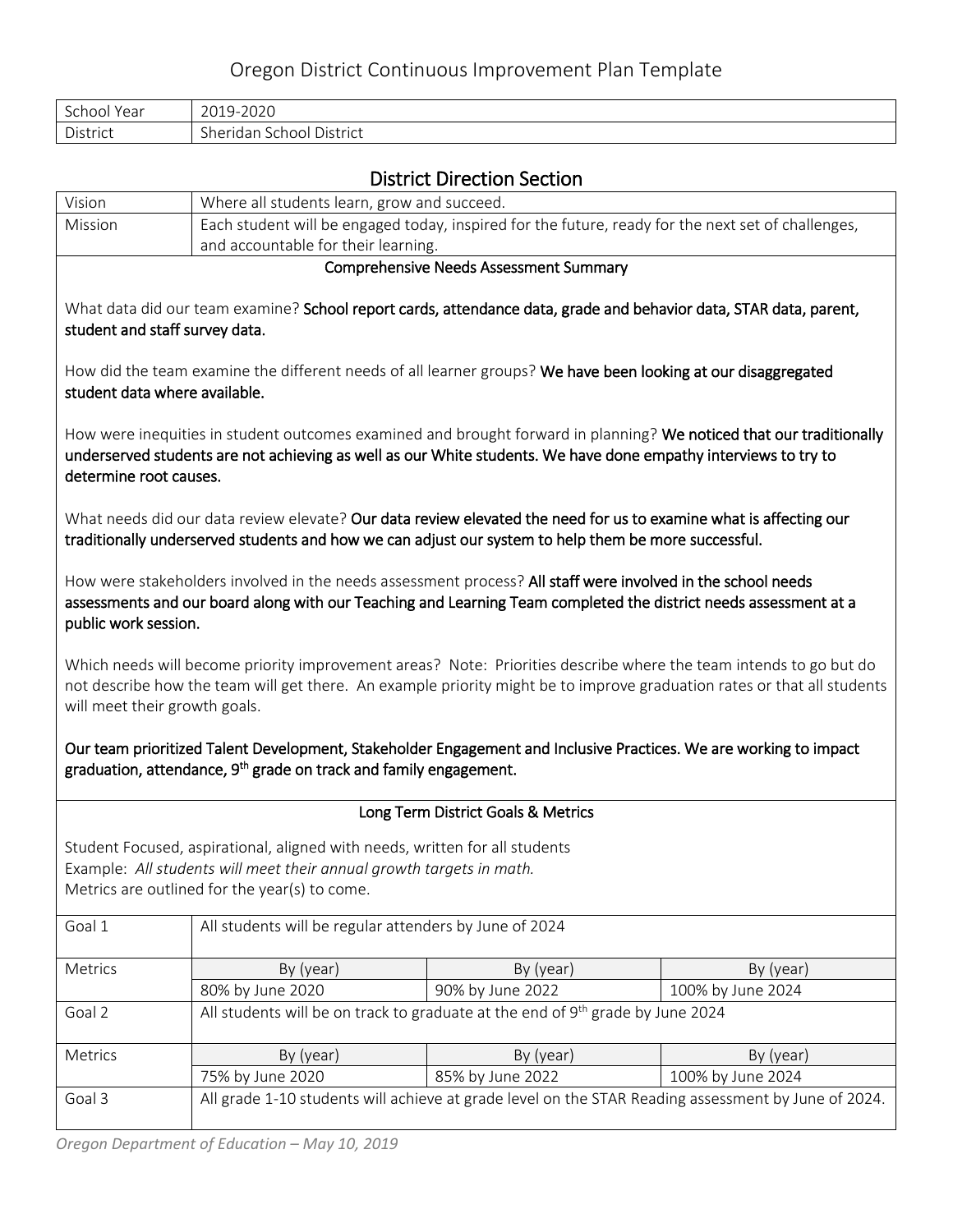| Vision  | Where all students learn, grow and succeed. |                  |                      |  |  |  |
|---------|---------------------------------------------|------------------|----------------------|--|--|--|
| Metrics | By (year)<br>By (year)<br>By (year)         |                  |                      |  |  |  |
|         | 60% by June 2020                            | 80% by June 2022 | 100% by June of 2024 |  |  |  |

#### Initiative Alignment to Support District Goals

Examples: High School Success, Chronic Absenteeism, 21st Century Grant, EL Success Program, Improvement Partnership

| Initiative/Program         | How this initiative/program supports the district to meet goals |
|----------------------------|-----------------------------------------------------------------|
| Chronic Absenteeism        | improves attendance; impacts on time graduation                 |
| SIG                        | Supports improved instruction with SEL and Student Support      |
| SPDG                       | Supports improved instruction with SEL and Student Support      |
| <b>High School Success</b> | Improves student engagement and on time graduation              |

# Annual Evidence Based Strategies, Measures and Actions (to meet district goals)

| Goal this<br>supports<br>strategy<br><b>District</b> | Goal 3: All grade 1-10 students will achieve at grade level on the STAR Reading assessment by June of<br>2024.                                    |                                                                                                                                                                         |                                                                                                                                                                                                                  |                                                                                                                                                                                |  |
|------------------------------------------------------|---------------------------------------------------------------------------------------------------------------------------------------------------|-------------------------------------------------------------------------------------------------------------------------------------------------------------------------|------------------------------------------------------------------------------------------------------------------------------------------------------------------------------------------------------------------|--------------------------------------------------------------------------------------------------------------------------------------------------------------------------------|--|
| What are we going to do?                             | Strategy #<br>1.1<br>Written as a<br>Theory of<br>Action and<br>reflects<br>evidence-<br>based<br>practices                                       |                                                                                                                                                                         | If we train staff to use research based teaching strategies<br>Then teachers will use research based teaching strategies more often<br>And students will attend more often and have higher academic achievement. |                                                                                                                                                                                |  |
| How we will know the plan is<br>working              | Measures of<br>Evidence for<br><b>Adult Actions</b><br>("then"<br>statements")<br>Measures of<br>Evidence for<br>Students<br>("and"<br>statement) | Fall - Percentage of time<br>research based strategies<br>observed per 100<br>observations of<br>instruction.<br>Fall - D and F Lists, STAR<br>data and attendance data | Winter - Percentage of<br>time research based<br>strategies observed per<br>100 observations of<br>instruction.<br>Winter - D and F Lists,<br>STAR data and attendance<br>data                                   | Spring - Percentage of<br>time research based<br>strategies observed per<br>100 observations of<br>instruction.<br>Spring - D and F Lists,<br>STAR data and attendance<br>data |  |
| How we will get the<br>work done                     | Person or<br>Team<br>Responsible<br>T & L Team<br>Admin                                                                                           | 1.<br>Observe instruction<br>2.<br>3.<br>4.<br>5.                                                                                                                       | <b>Action Steps</b><br>To be completed this year<br>Train staff in research based teaching strategies                                                                                                            | Due Date<br>August 30, 2019<br>On going, report monthly                                                                                                                        |  |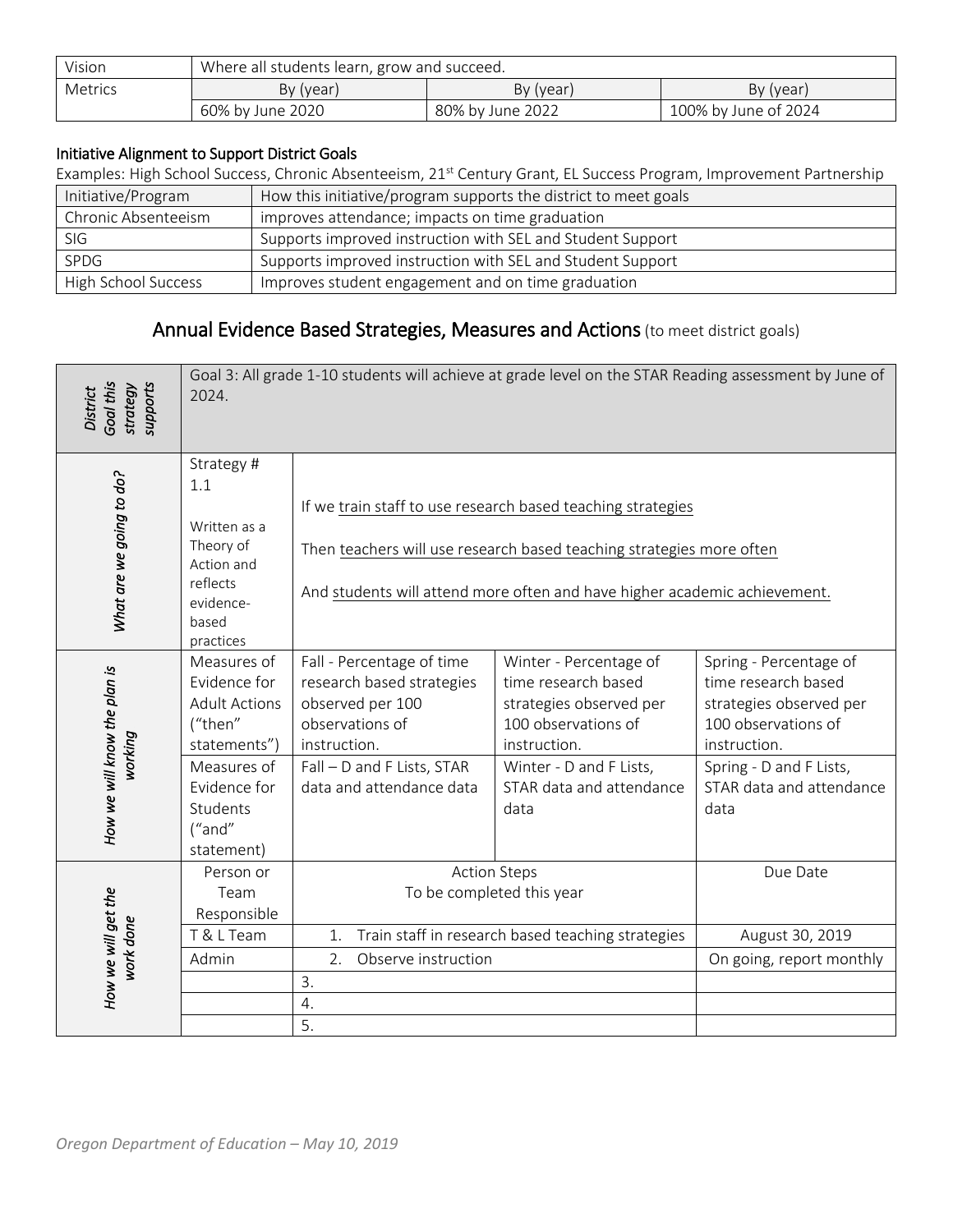| Goal this<br>supports<br>strategy<br>District | Goal 3: All grade 1-10 students will achieve at grade level on the STAR Reading assessment by June of<br>2024. |                                                                                                                                                   |  |  |
|-----------------------------------------------|----------------------------------------------------------------------------------------------------------------|---------------------------------------------------------------------------------------------------------------------------------------------------|--|--|
| ORIS Domain Alignment                         | ORIS<br>Domain(s)<br>this strategy<br>supports                                                                 | Leadership<br>Talent Development<br>Stakeholder Engagement and Partnership<br>Well-Rounded, Coordinated Learning<br>Inclusive Policy and Practice |  |  |

| Goal this<br>supports<br>strategy<br>District        | add I Io staachts will achieve at graac level on the STAR Reading<br>2024.                                  |                                                                                                                                                                                                                                                          |                                                        |                                                                      |  |
|------------------------------------------------------|-------------------------------------------------------------------------------------------------------------|----------------------------------------------------------------------------------------------------------------------------------------------------------------------------------------------------------------------------------------------------------|--------------------------------------------------------|----------------------------------------------------------------------|--|
| ORIS Domain Alignment                                | ORIS<br>Domain(s)<br>this strategy<br>supports                                                              | Leadership<br>X Talent Development<br>Stakeholder Engagement and Partnership<br>Well-Rounded, Coordinated Learning<br>Inclusive Policy and Practice<br>Additional strategies may be added to support this goal (example: Strategy 1.1, 1.2, 1.3 etc.)    |                                                        |                                                                      |  |
| Goal this<br>supports<br>strategy<br><b>District</b> | Goal 2: All students will be regular attenders by June of 2024                                              |                                                                                                                                                                                                                                                          |                                                        |                                                                      |  |
| What are we going to do?                             | Strategy #<br>2.1<br>Written as a<br>Theory of<br>Action and<br>reflects<br>evidence-<br>based<br>practices | If we engage in reflective conversations with staff<br>Then Staff will treat all students with respect and care<br>And students will feel more welcome at school, attend more regularly and have<br>higher achievement. Including our students of color. |                                                        |                                                                      |  |
| How we will know the plan is<br>working              | Measures of<br>Evidence for<br><b>Adult Actions</b><br>("then"<br>statements")                              | Fall - Record reflective<br>conversations with staff                                                                                                                                                                                                     | Winter - Record reflective<br>conversations with staff | Spring - Record reflective<br>conversations with staff               |  |
|                                                      | Measures of<br>Evidence for<br>Students<br>("and"<br>statement)                                             | Fall - Attendance<br>Winter - Attendance<br>percentage, STAR data,<br>percentage and STAR data<br>and student survey.                                                                                                                                    |                                                        | Spring - Attendance<br>percentage, STAR data,<br>and student survey. |  |
| How we will get<br>the work done                     | Person or<br>Team<br>Responsible<br>T & L Team                                                              | <b>Action Steps</b><br>To be completed this year<br>Decide on form for reflective conversations                                                                                                                                                          |                                                        | Due Date<br>9/30/19                                                  |  |
|                                                      | Admin                                                                                                       | 1.<br>Record reflective conversations<br>2.<br>3.                                                                                                                                                                                                        |                                                        | <b>Ongoing Report Monthly</b>                                        |  |
| Oregon Department of Education - May 10, 2019        |                                                                                                             |                                                                                                                                                                                                                                                          |                                                        |                                                                      |  |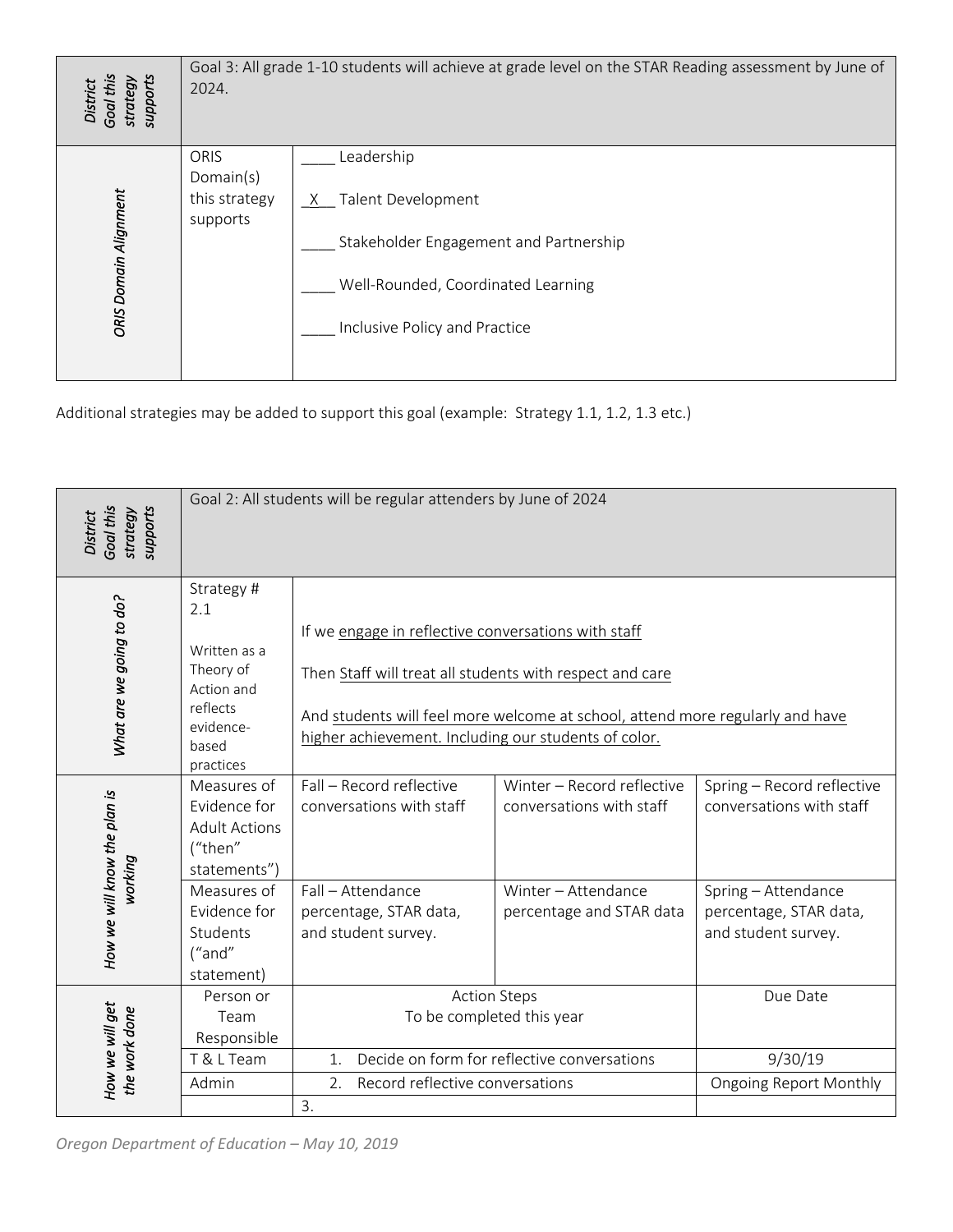| District<br>Goal this<br>strategy<br>supports                                                                                                                                                                                  |
|--------------------------------------------------------------------------------------------------------------------------------------------------------------------------------------------------------------------------------|
| 4.                                                                                                                                                                                                                             |
| 5.                                                                                                                                                                                                                             |
| Leadership<br>ORIS<br>Domain(s)<br>ORIS Domain Alignment<br>this strategy<br>Talent Development<br>supports<br>Stakeholder Engagement and Partnership<br>Well-Rounded, Coordinated Learning<br>X Inclusive Policy and Practice |
| Additional strategies may be added to support this goal (example: Strategy 2.1, 2.2, 2.3 etc.)                                                                                                                                 |
|                                                                                                                                                                                                                                |
|                                                                                                                                                                                                                                |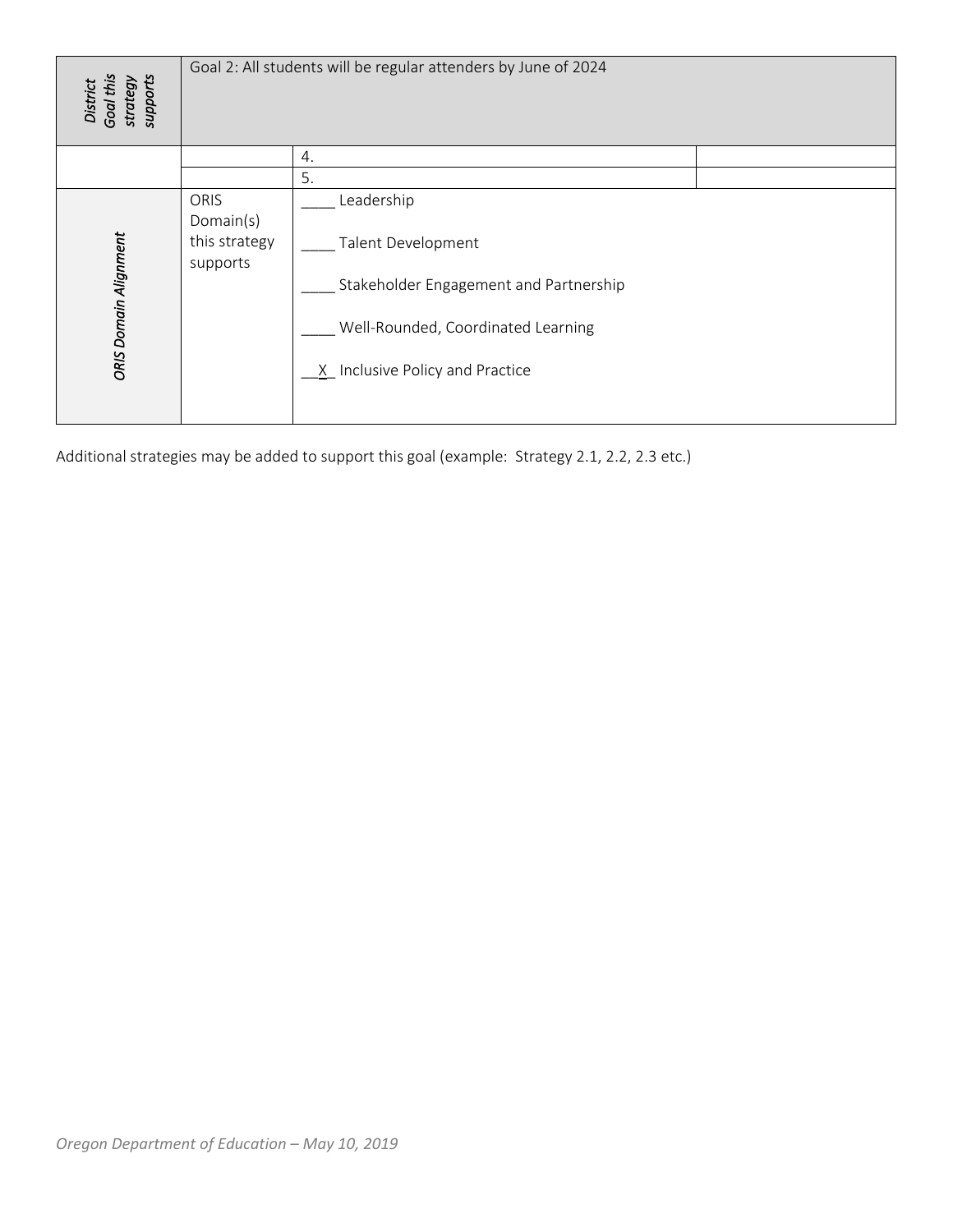| Goal this<br>supports<br>strategy<br><b>District</b> | Goal 1: All students will be on track to graduate at the end of 9 <sup>th</sup> grade by June 2024          |                                                                                                                                                                                                                                                                        |                                                                                                |                                                          |  |
|------------------------------------------------------|-------------------------------------------------------------------------------------------------------------|------------------------------------------------------------------------------------------------------------------------------------------------------------------------------------------------------------------------------------------------------------------------|------------------------------------------------------------------------------------------------|----------------------------------------------------------|--|
| What are we going to do?                             | Strategy #<br>3.1<br>Written as a<br>Theory of<br>Action and<br>reflects<br>evidence-<br>based<br>practices | If we use Remind and Class Dojo to communicate regularly with student guardians<br>Then teachers and guardians will communicate more often<br>And guardians and students will feel more engaged in our schools and student<br>attendance and achievement will improve. |                                                                                                |                                                          |  |
| How we will know the plan is<br>working              | Measures of<br>Evidence for<br><b>Adult Actions</b><br>("then"<br>statements")                              | Fall - number of Remind<br>and Class Dojo messages.                                                                                                                                                                                                                    | Winter - number of<br>Remind and Class Dojo<br>messages.                                       | Spring - number of<br>Remind and Class Dojo<br>messages. |  |
|                                                      | Measures of<br>Evidence for<br>Students<br>("and"<br>statement)                                             | Fall - Attendance<br>percentages and parent<br>survey.                                                                                                                                                                                                                 | Winter - Attendance<br>percentages                                                             | Spring - Attendance<br>percentages and parent<br>survey. |  |
|                                                      | Person or<br>Team<br>Responsible                                                                            |                                                                                                                                                                                                                                                                        | <b>Action Steps</b><br>To be completed this year                                               | Due Date                                                 |  |
| How we will get the work<br>done                     | T & L Team<br>Admin                                                                                         | Train staff on the use of Remind and Class Dojo<br>1.<br>2. Monitor the # of communications to guardians<br>3.                                                                                                                                                         |                                                                                                | 8/31/2019<br>Ongoing and Report<br>Monthly               |  |
| ORIS Domain Alignment                                | ORIS<br>Domain(s)<br>this strategy<br>supports                                                              | 4.<br>5.<br>Leadership<br>Talent Development<br>x Stakeholder Engagement and Partnership<br>Well-Rounded, Coordinated Learning<br>Inclusive Policy and Practice                                                                                                        |                                                                                                |                                                          |  |
| Oregon Department of Education - May 10, 2019        |                                                                                                             |                                                                                                                                                                                                                                                                        | Additional strategies may be added to support this goal (example: Strategy 3.1, 3.2, 3.3 etc.) |                                                          |  |